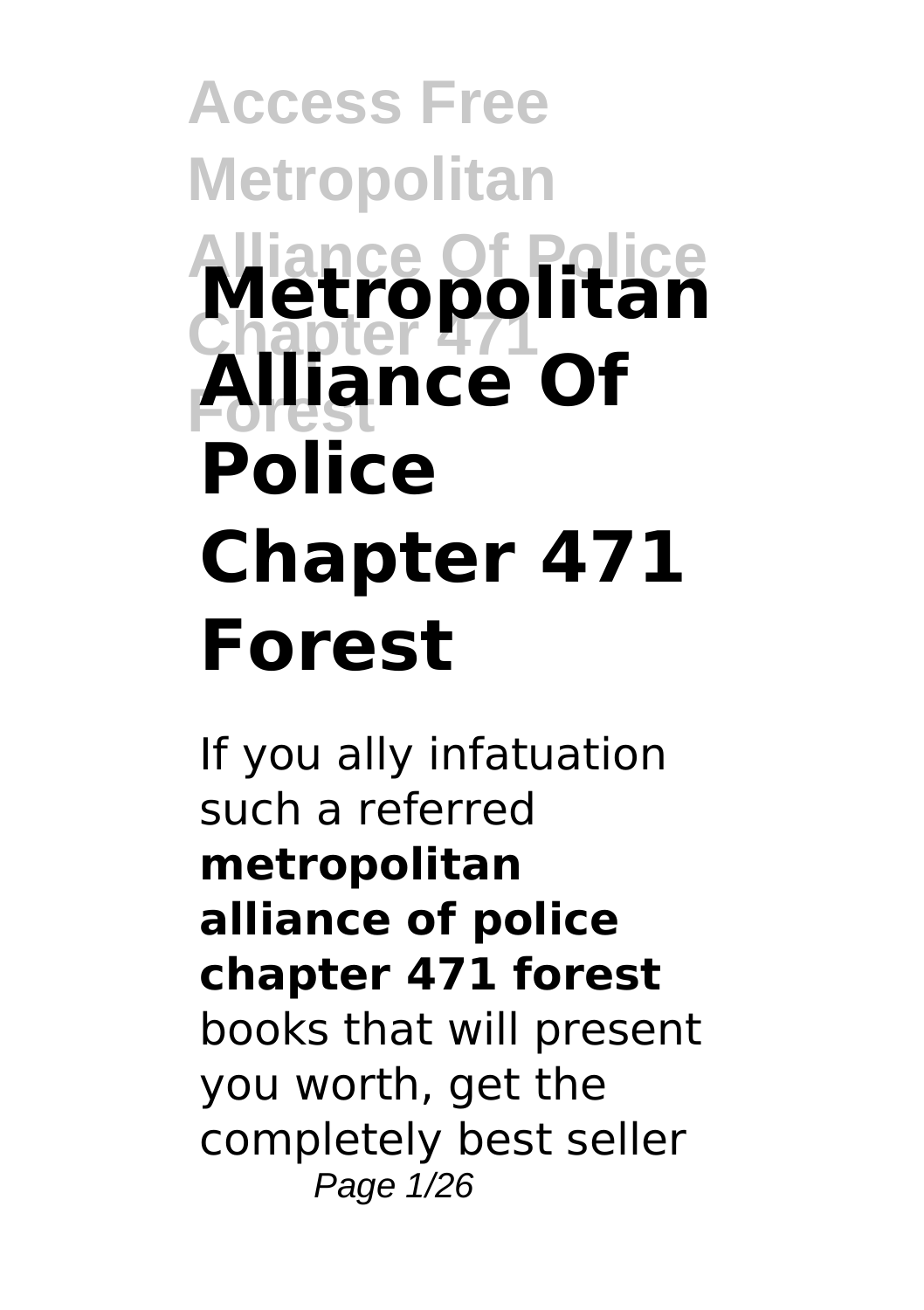**Access Free Metropolitan** from us currently from several preferred **Forest** funny books, lots of authors. If you want to novels, tale, jokes, and more fictions collections are as a consequence launched, from best seller to one of the most current released.

You may not be perplexed to enjoy every book collections metropolitan alliance of police chapter 471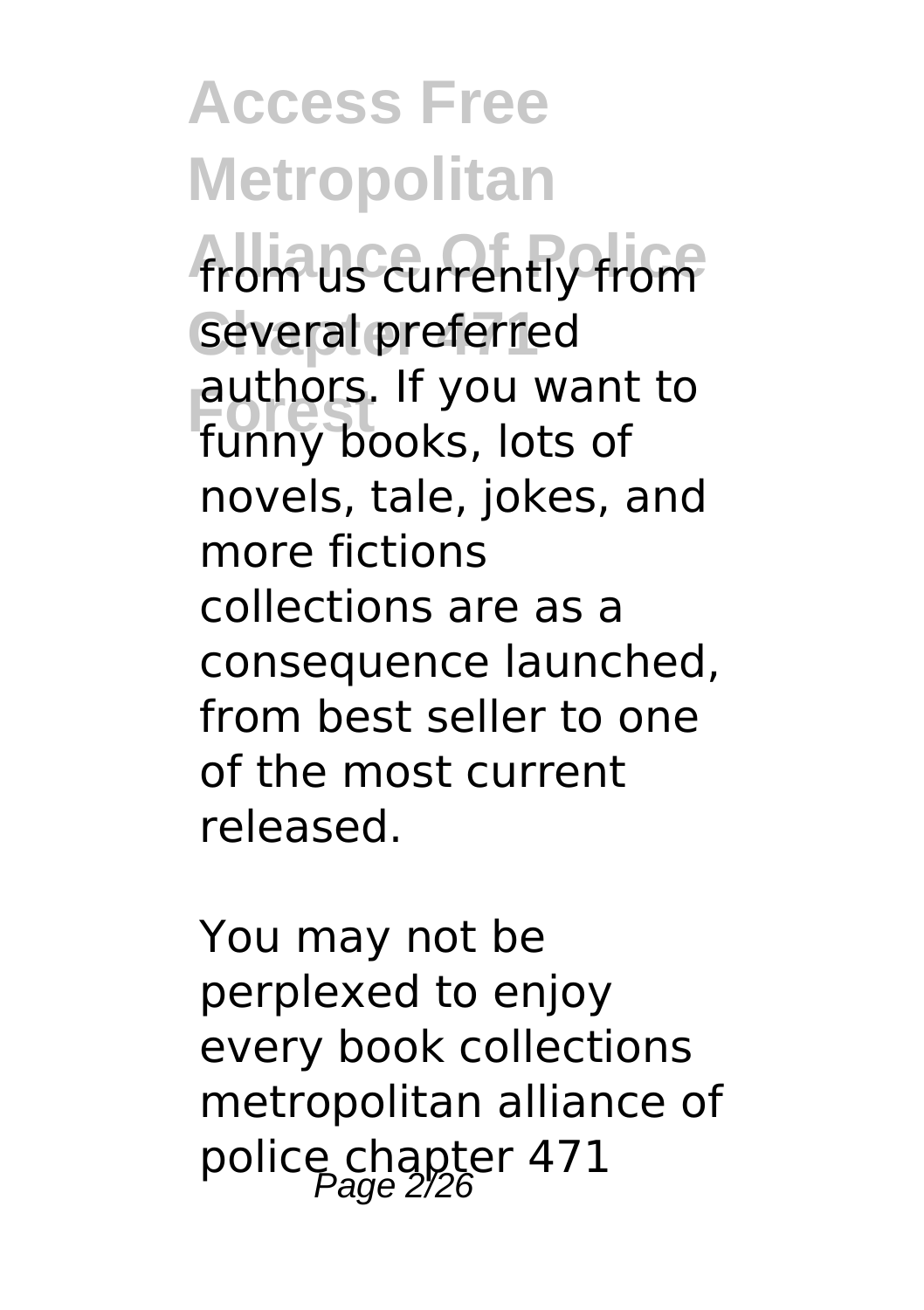# **Access Free Metropolitan**

forest that we will lice totally offer. It is not in **Forest** It's virtually what you relation to the costs. habit currently. This metropolitan alliance of police chapter 471 forest, as one of the most energetic sellers here will totally be in the middle of the best options to review.

Ebooks and Text Archives: From the Internet Archive; a library of fiction,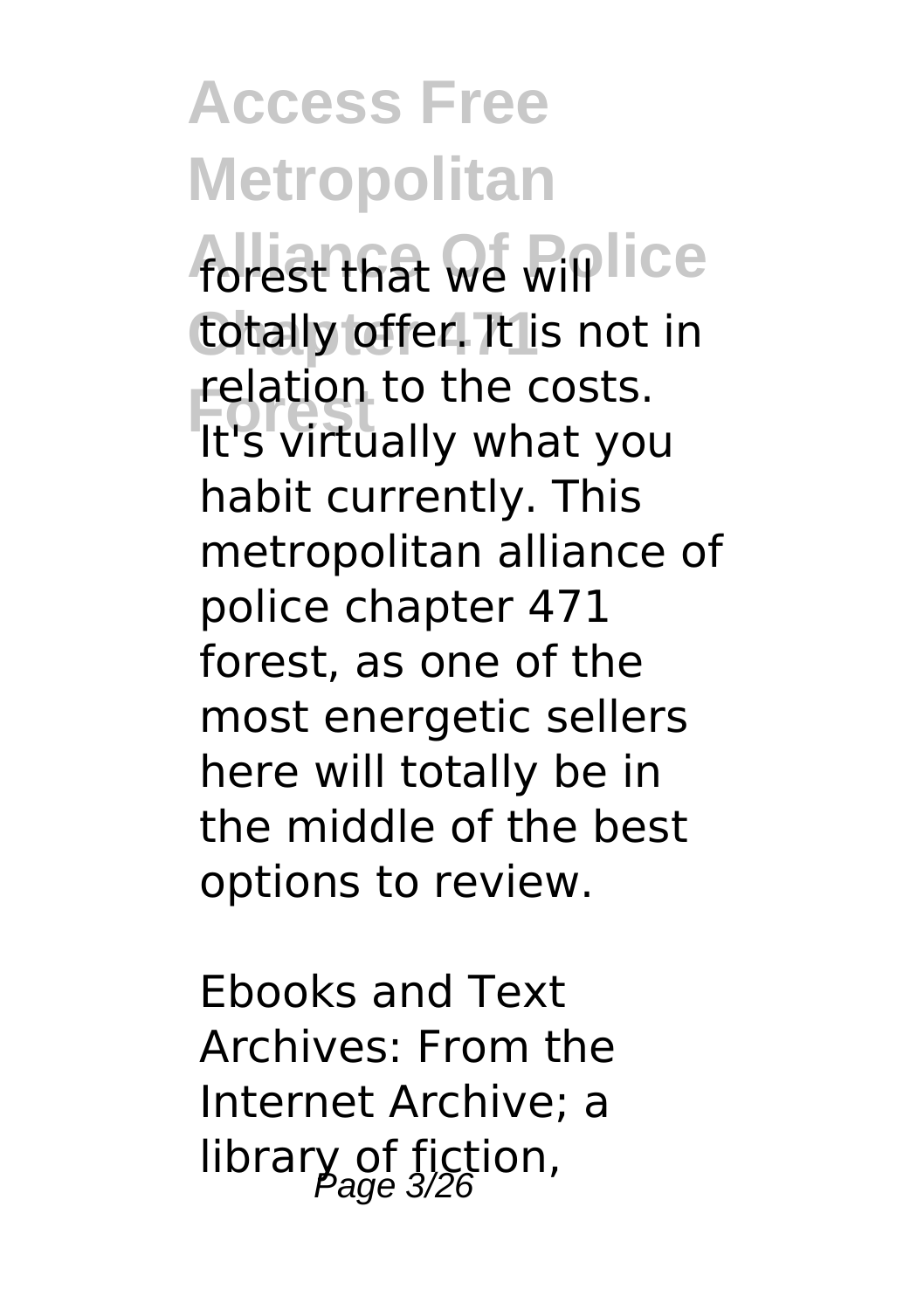**Access Free Metropolitan** popular books, Police **Chapter 471** children's books, **Forest** academic books. The historical texts and free books on this site span every possible interest.

#### **Metropolitan Alliance Of Police Chapter**

As you know the Metropolitan Alliance of Police ("MAP") represents employees of your agency. MAP joins the IACP in its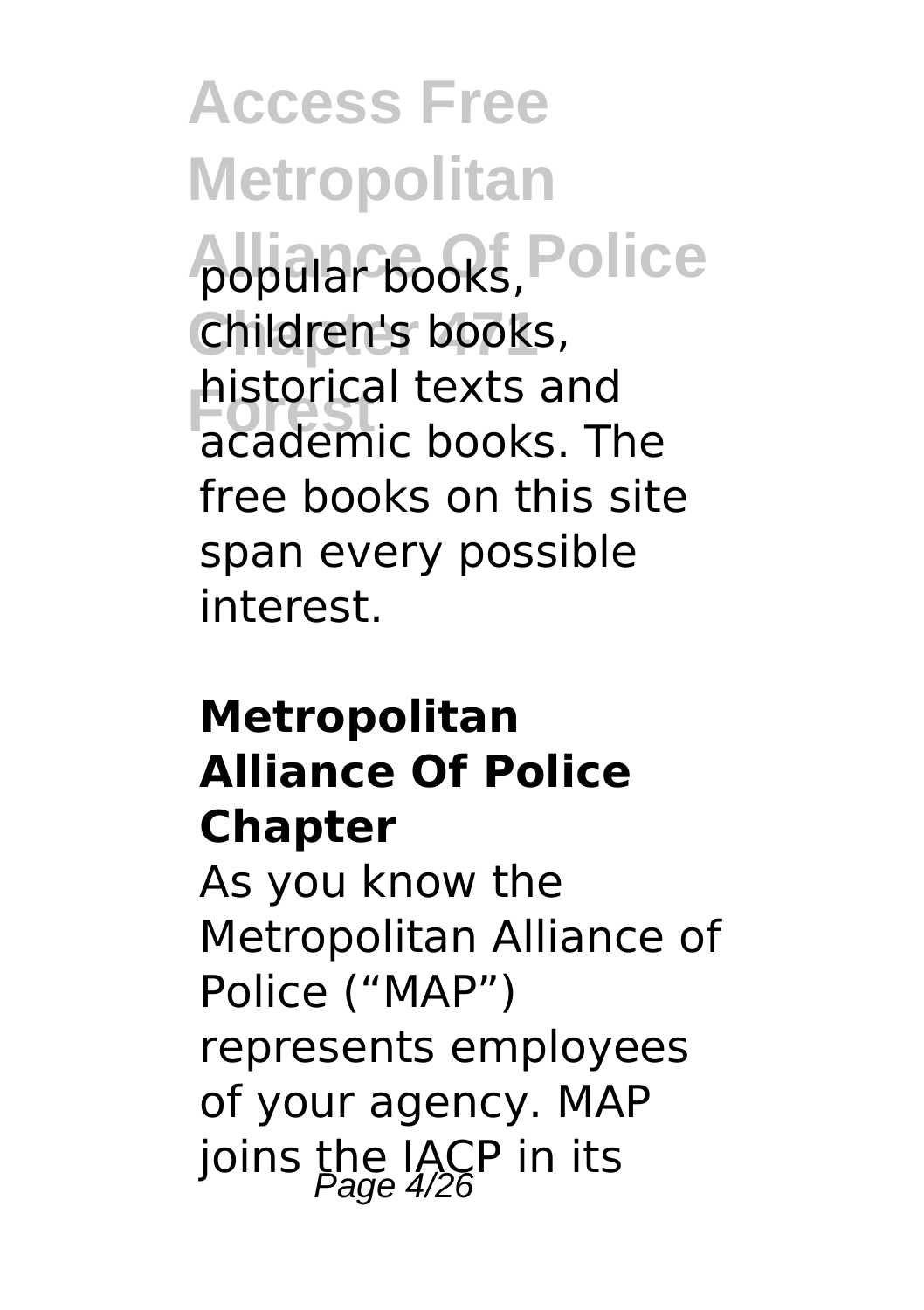**Access Free Metropolitan** *<u>Cautionary stancelice</u>* regarding the ongoing **Forest** pandemic. Like the Coronavirus COVID-19 IACP, CDC, government, and multibillion- dollar corporations, MAP prioritizes the health of its members and the public they serve.

## **Metropolitan Alliance of Police (MAP)**

The Metropolitan Alliance of Police,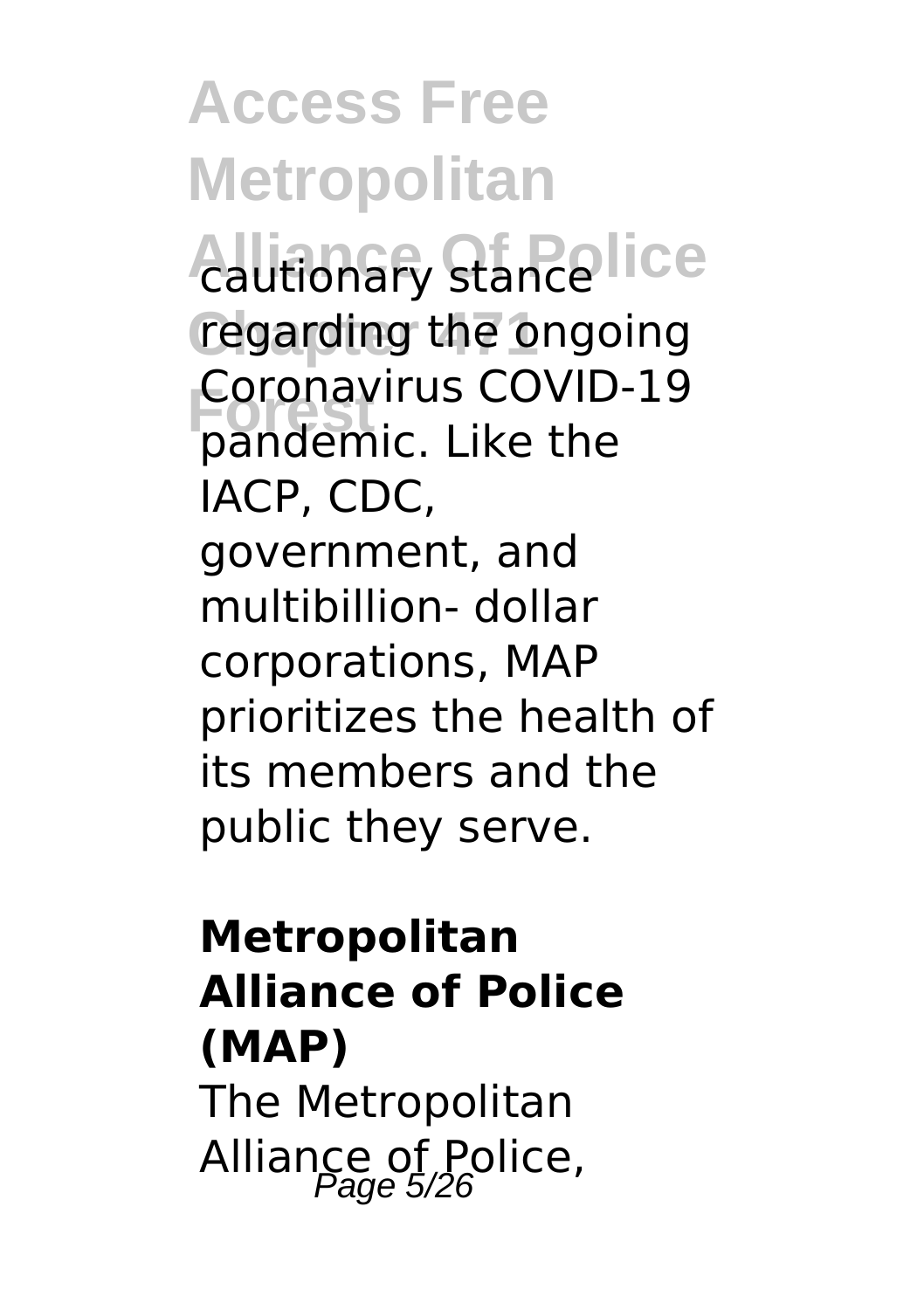**Access Free Metropolitan Orland Park Police lice Chapter 471** Chapter #159 **Forest** the collective (MAP-159) represents bargaining union for all sworn police officers employed by the Village of Orland Park, Illinois. The Chapter's basic purpose is the promotion of harmonious relations between the Village of Orland Park administrators and Chapter members.

Page 6/26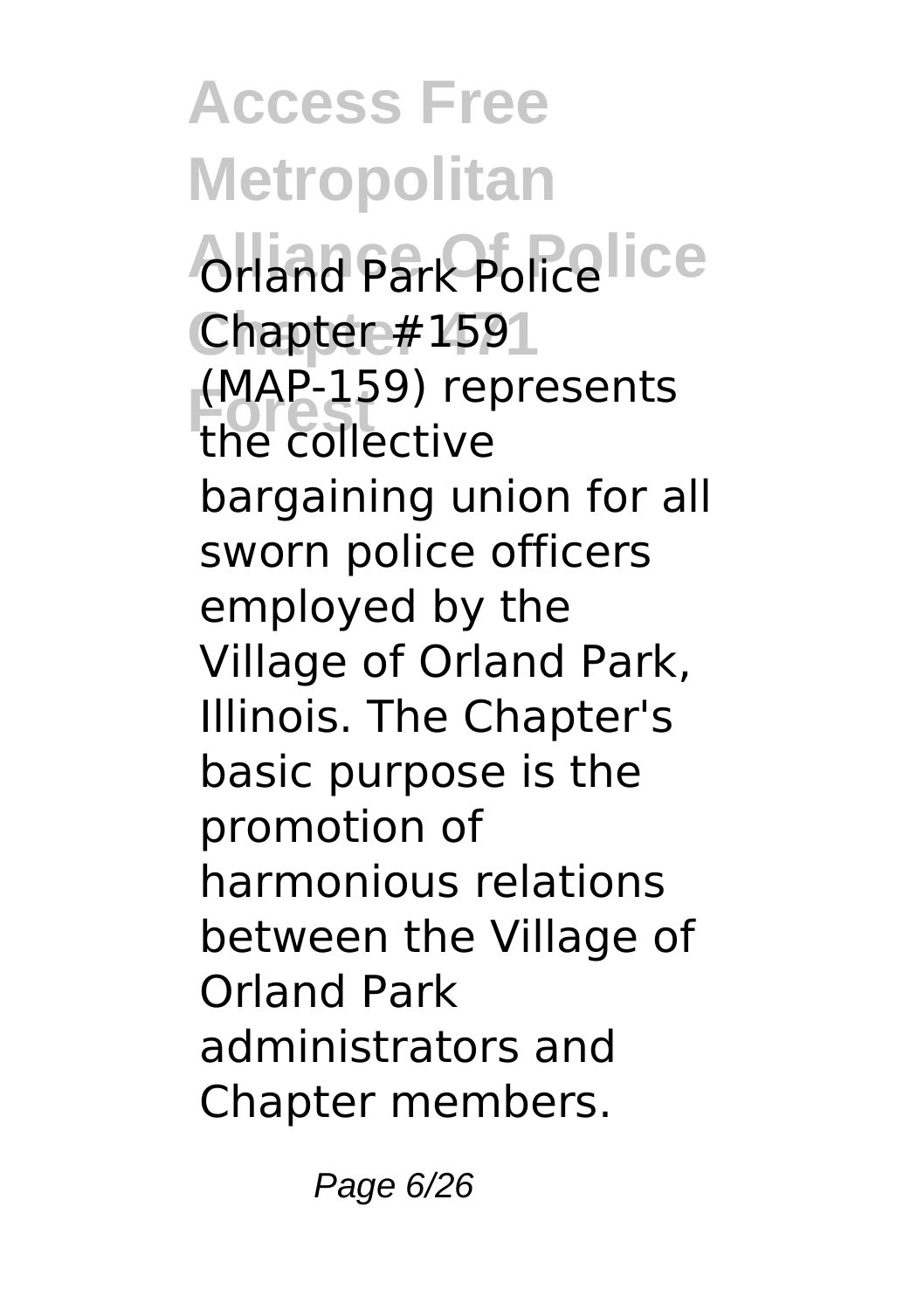**Access Free Metropolitan**

# **Metropolitian Police Chapter 471 Alliance of Police Forest Orland Park Police ...**

The Lisle Police Association is a not-forprofit organization, incorporated under the laws of the State of Illinois. All members are sworn officers of the Lisle, IL police department. We are affiliated with the Metropolitan Alliance of Police and comprise chapter  $#87.$  Our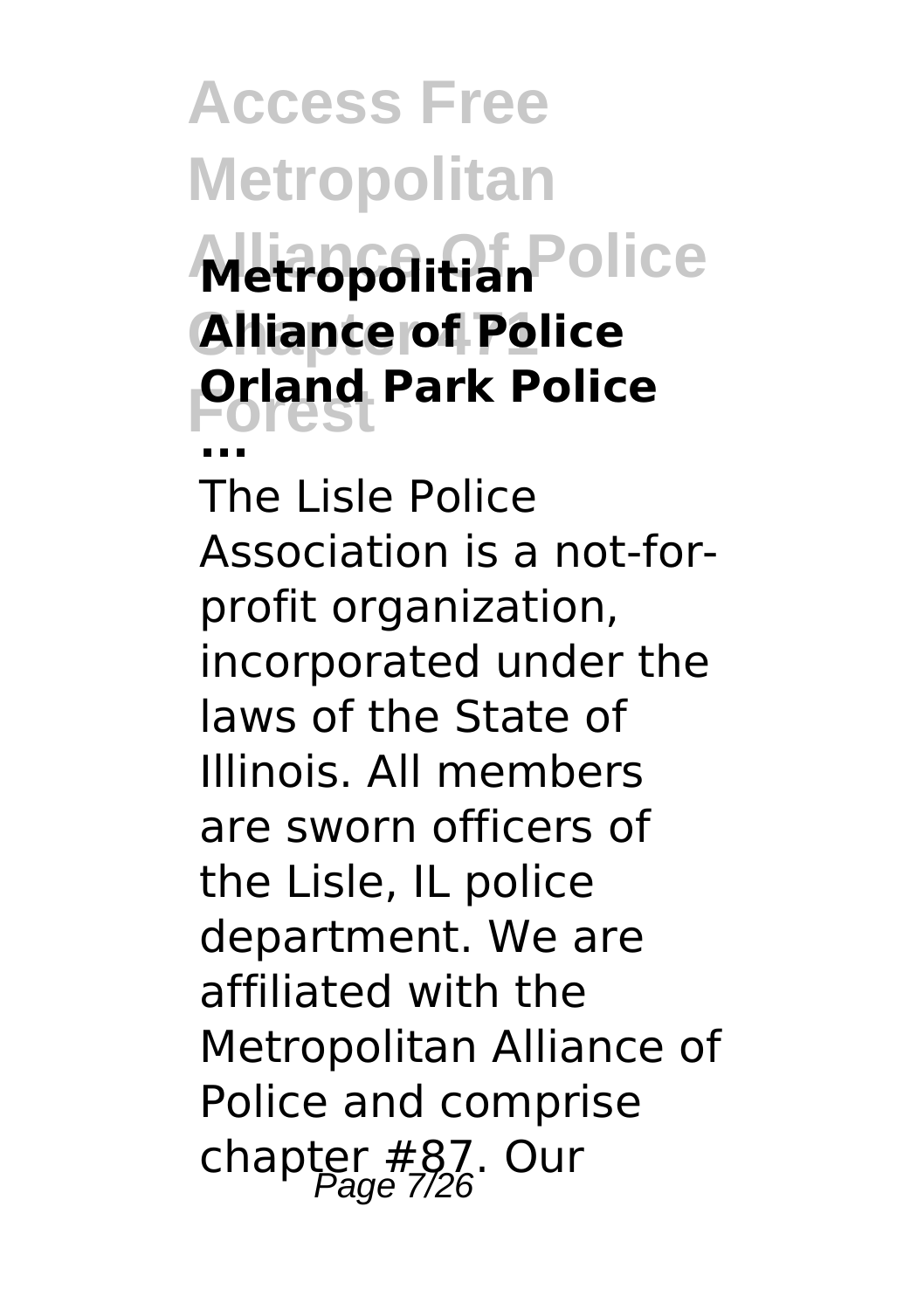**Access Free Metropolitan** website is designed to provide information, **Fesources, and tools to**<br> *<u>OUT</u>* members, and to our members, and to the community.

#### **Metropolitan Alliance of Police Chapter #87**

Metropolitan Alliance of Police 215 Remington Blvd. Suite C Bolingbrook, IL 60440 Phone‐630‐759‐4925 Fax‐630‐759‐1902 Ema il—mapunion@msn.co m www.mapunion.org.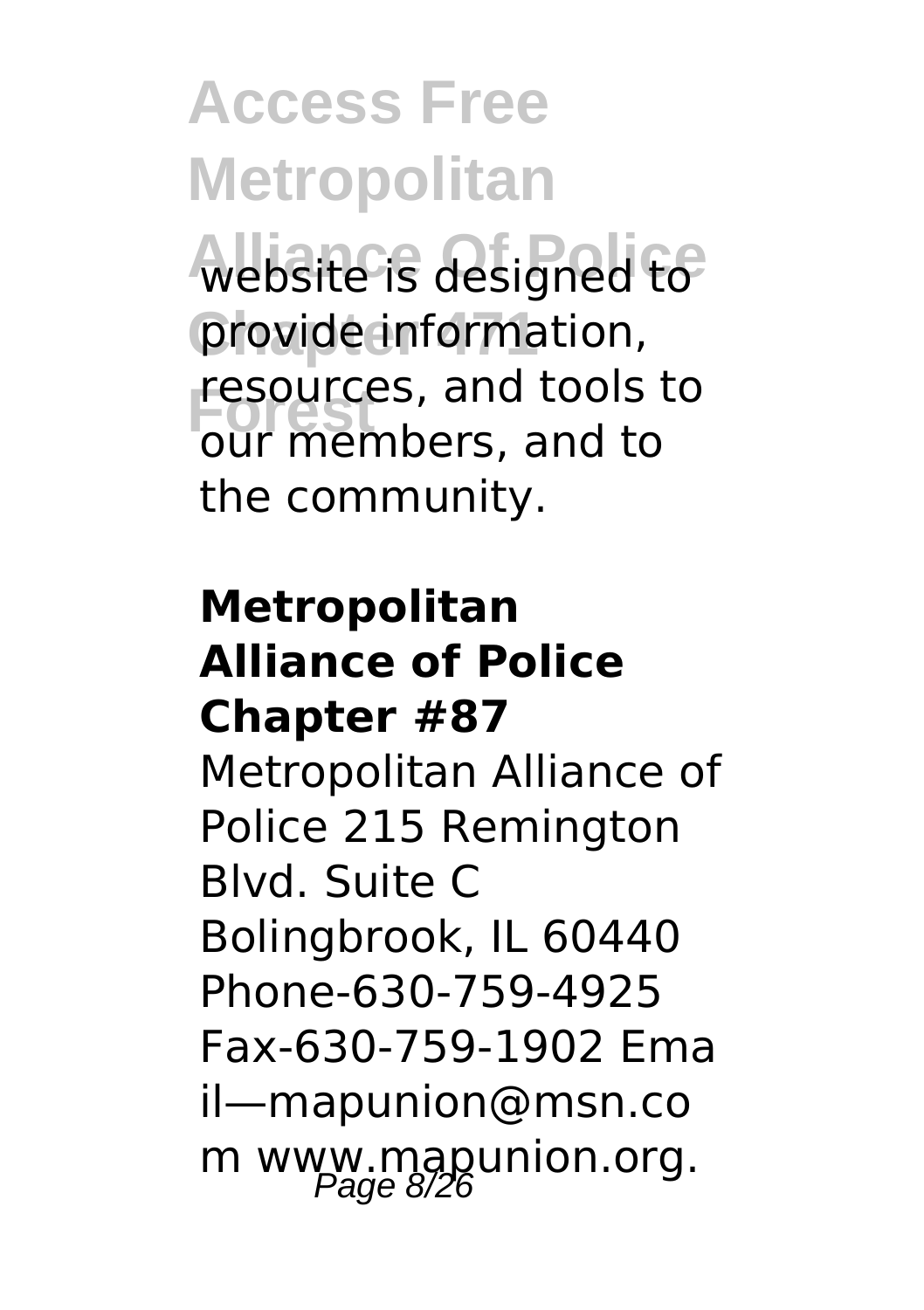**Access Free Metropolitan METROPOLITAN Olice ALLIANCE OF POLICE. Forest** GRIEVANCE REPORT. Dept: Chap#. Page 1.

### **Dept: Chap# GRIEVANCE REPORT Grievance**

Metropolitan Alliance of Police Lake in the Hills Police Chapter #90 ("the Chapter" or "the day of Union") this 2015, and has as its purpose the promotion of harmonious relations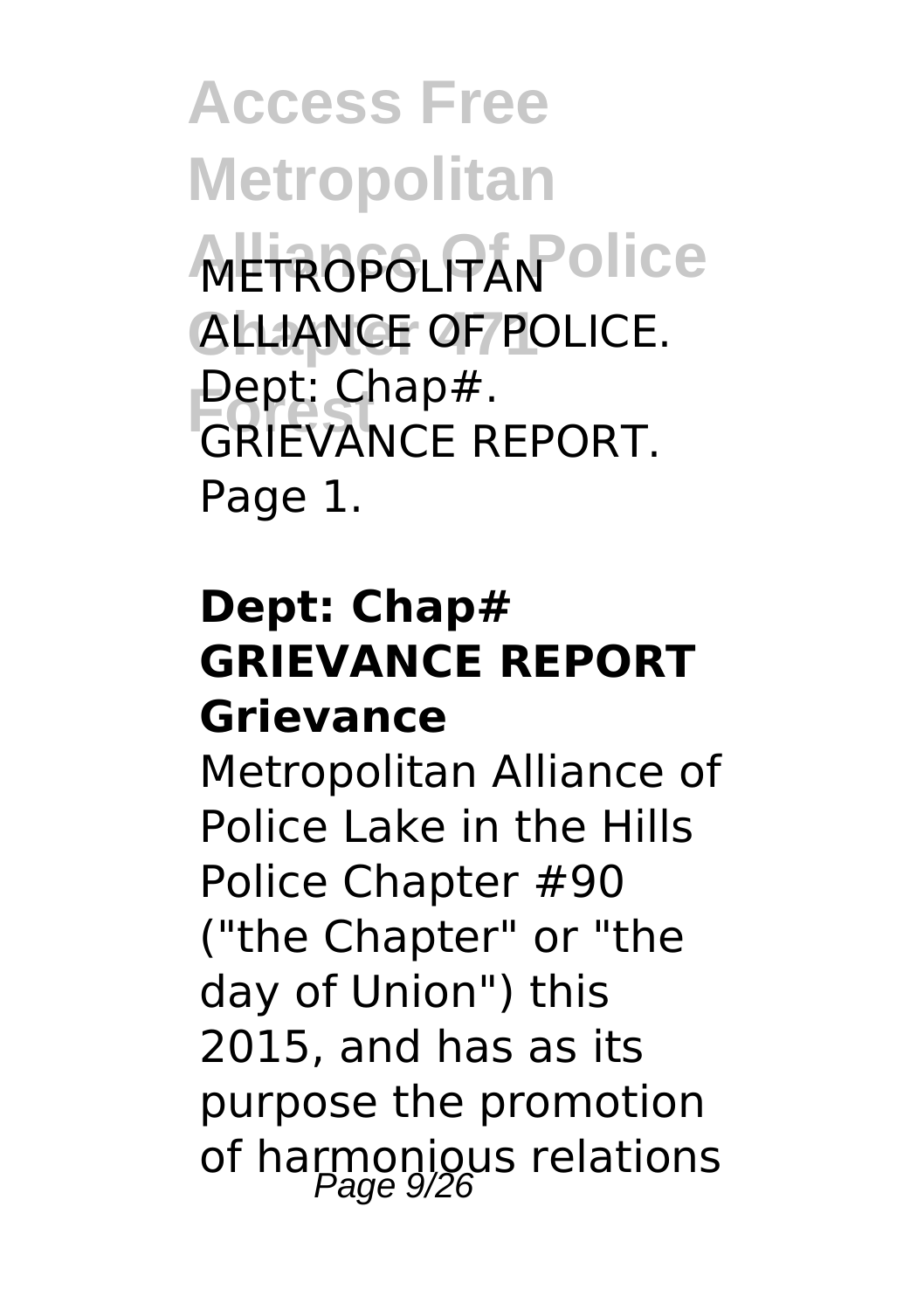**Access Free Metropolitan** between the parties,<sup>ce</sup> the establishment of **Forest** for resolving an orderly procedure differences arising out of the employment relationship and the

#### **Metropolitan Alliance of Police - Police Chapter #90**

**...**

Metropolitan Alliance of Police, Chapter 471, "the Union" in this matter, is a labor organization within the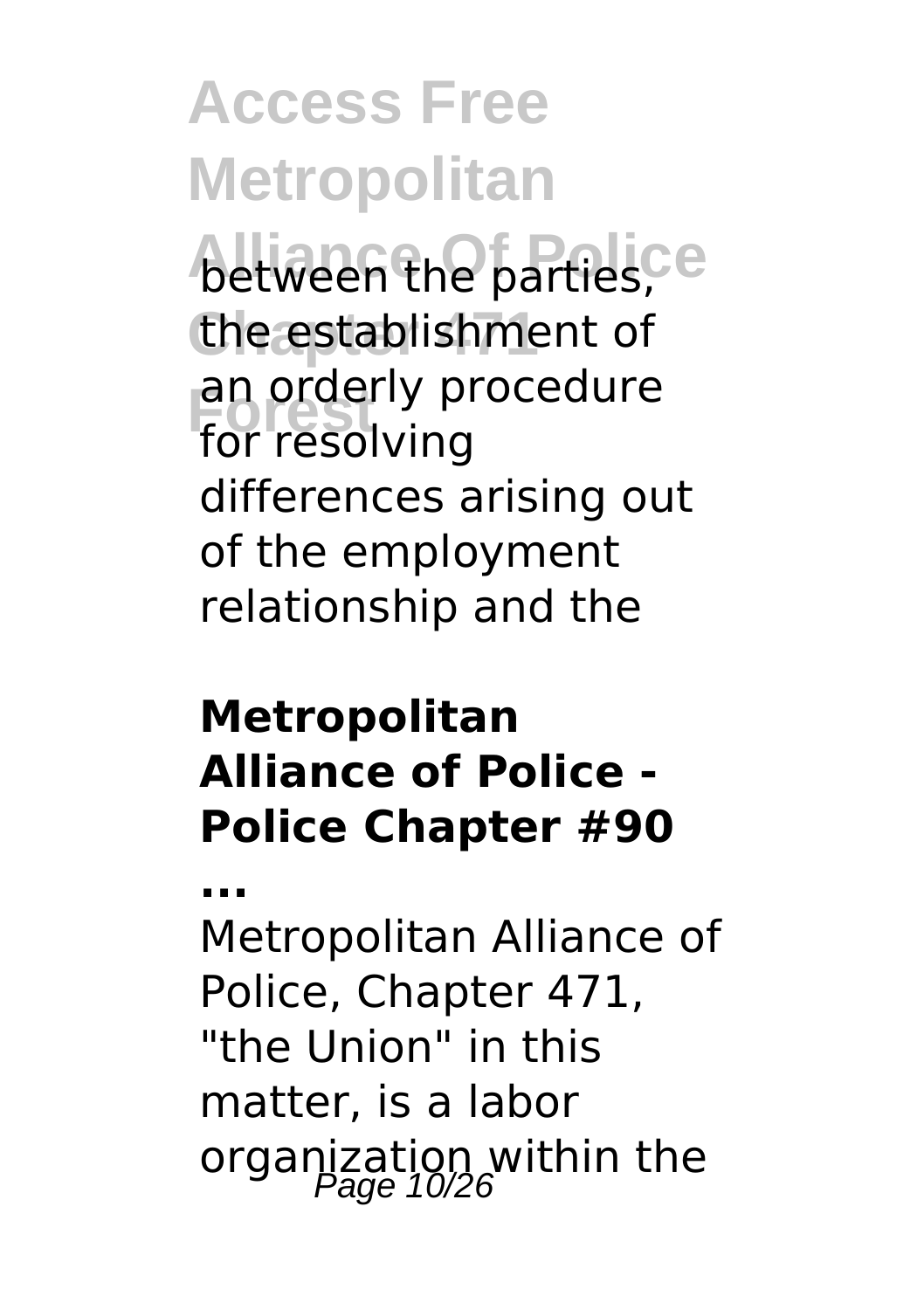# **Access Free Metropolitan**

**Meaning of Section 3(i)** of the Act, and is the exclusive bargaining<br>representative, within exclusive bargaining the meaning of Section 3(f) of the Act, for all Ranger Police Officers employed by the District.

### **METROPOLITAN ALLIANCE OF POLICE, CHAPTER 471 FOREST ...** Created Date: 3/11/2020 10:52:11 AM

Page 11/26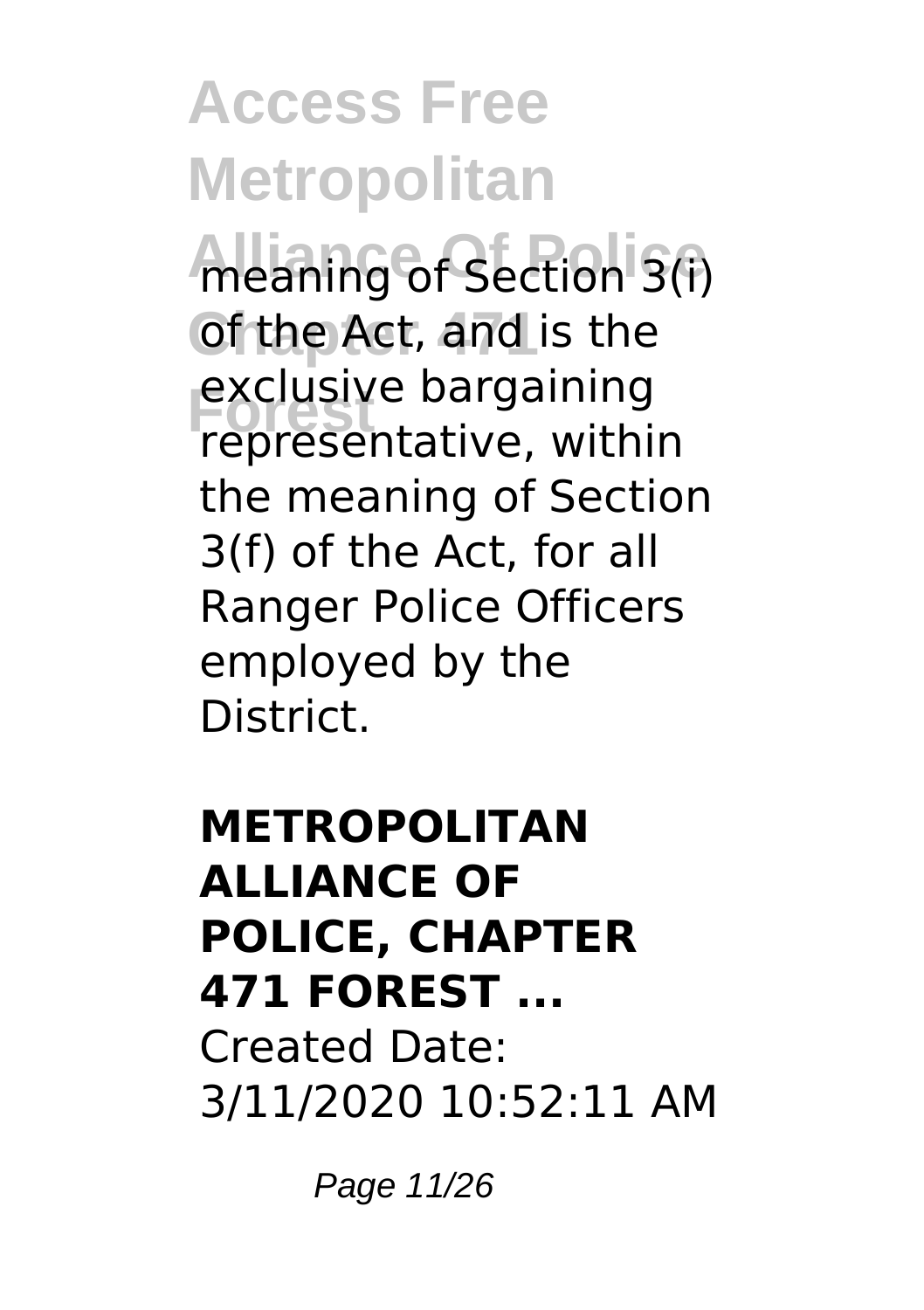**Access Free Metropolitan**  $\mathsf{W}$ aukegan, IL Police **Chapter 471 Official Website | Fortchall WebSite Official Website** Alliance of Police, Morton College Police, Chapter #654 and The Board of Community College District 527 July 1, 2016 through June 30, 2021

## **AGREEMENT Between The Metropolitan Alliance of Police ...** Metropolitan Alliance of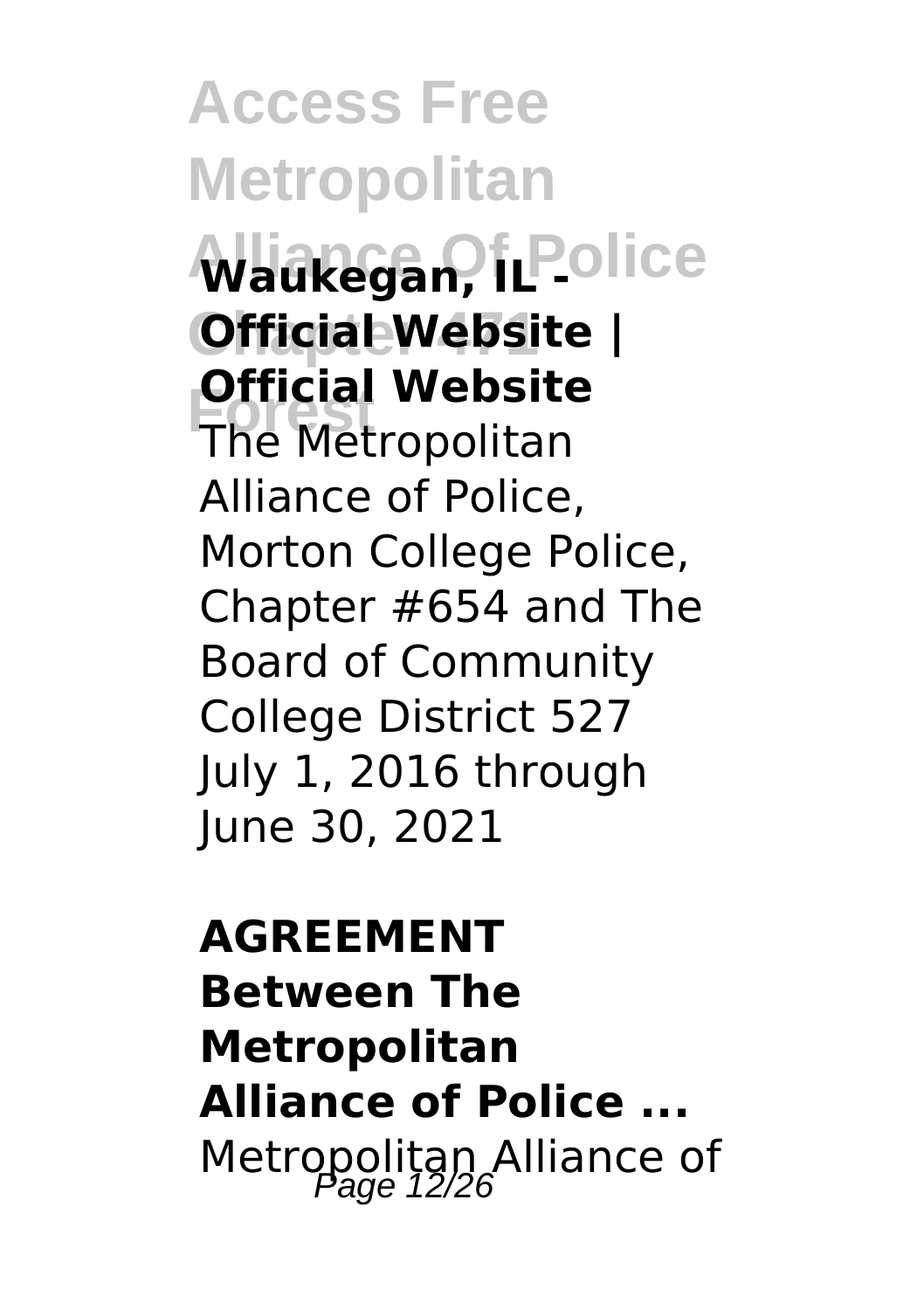**Access Free Metropolitan** Police, Chapter #87Ce **Chapter 471** (MAP) Represents 29 **Forest** Officers holding the full-time sworn Peace rank of Police Officer. Lisle-MAP #87 Collective Bargaining Agreement, May 1, 2019 - April 30, 2021. Lisle-MAP #87 Collective Bargaining Agreement, May 1, 2015 - April 30, 2019. Lisle-MAP #87 Collective Bargaining Agreement, May 1,  $2012$   $_{Pajge}$  13/26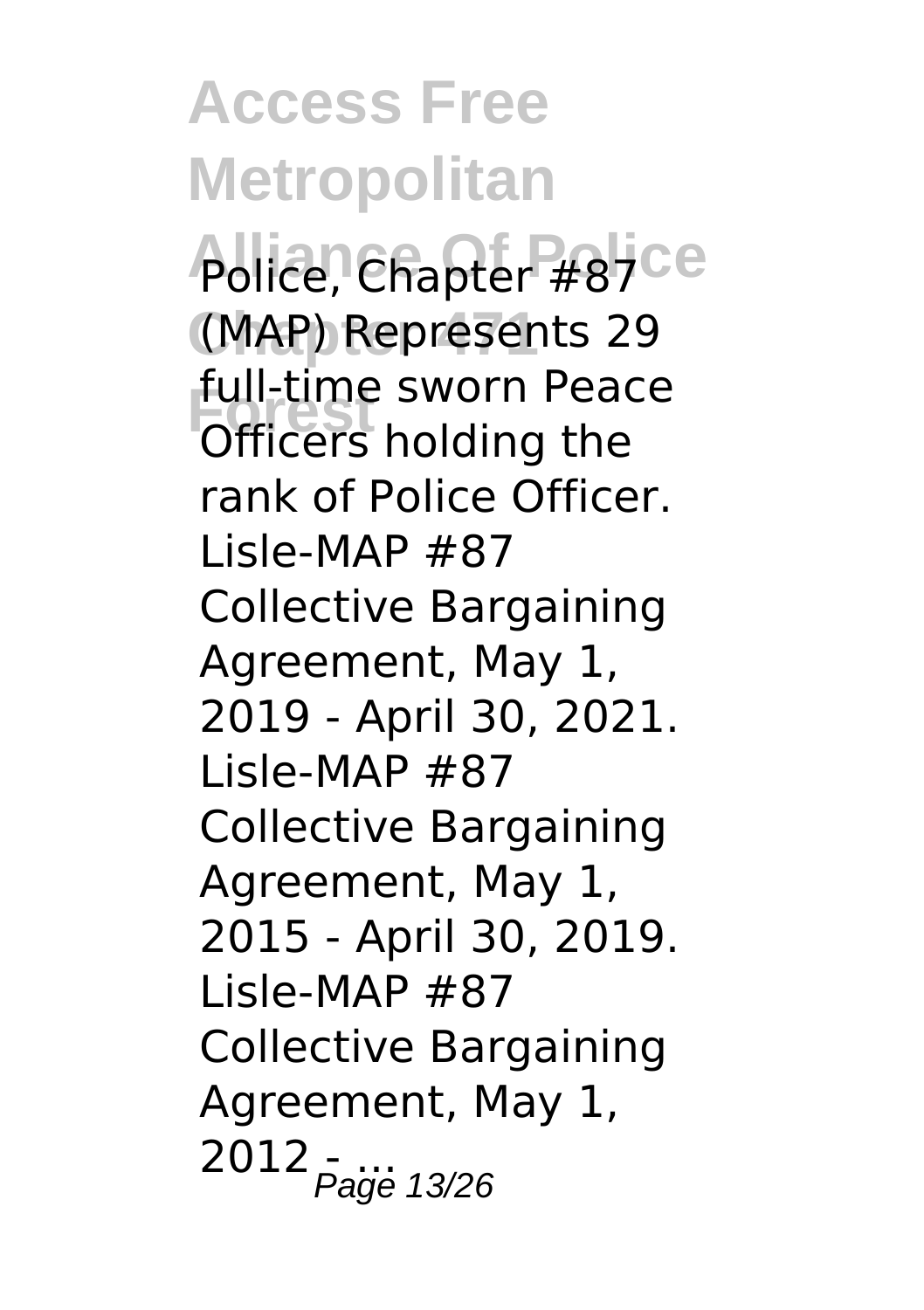**Access Free Metropolitan Alliance Of Police Chapter 471 Collective Forest Agreements | Lisle, Bargaining IL - Official ...** Metropolitan Alliance of Police for collective bargaining and contract administration services rendered by the Metropolitan Alliance of Police as the exclusive representative of the employees covered by said Agreement, provided fair share fee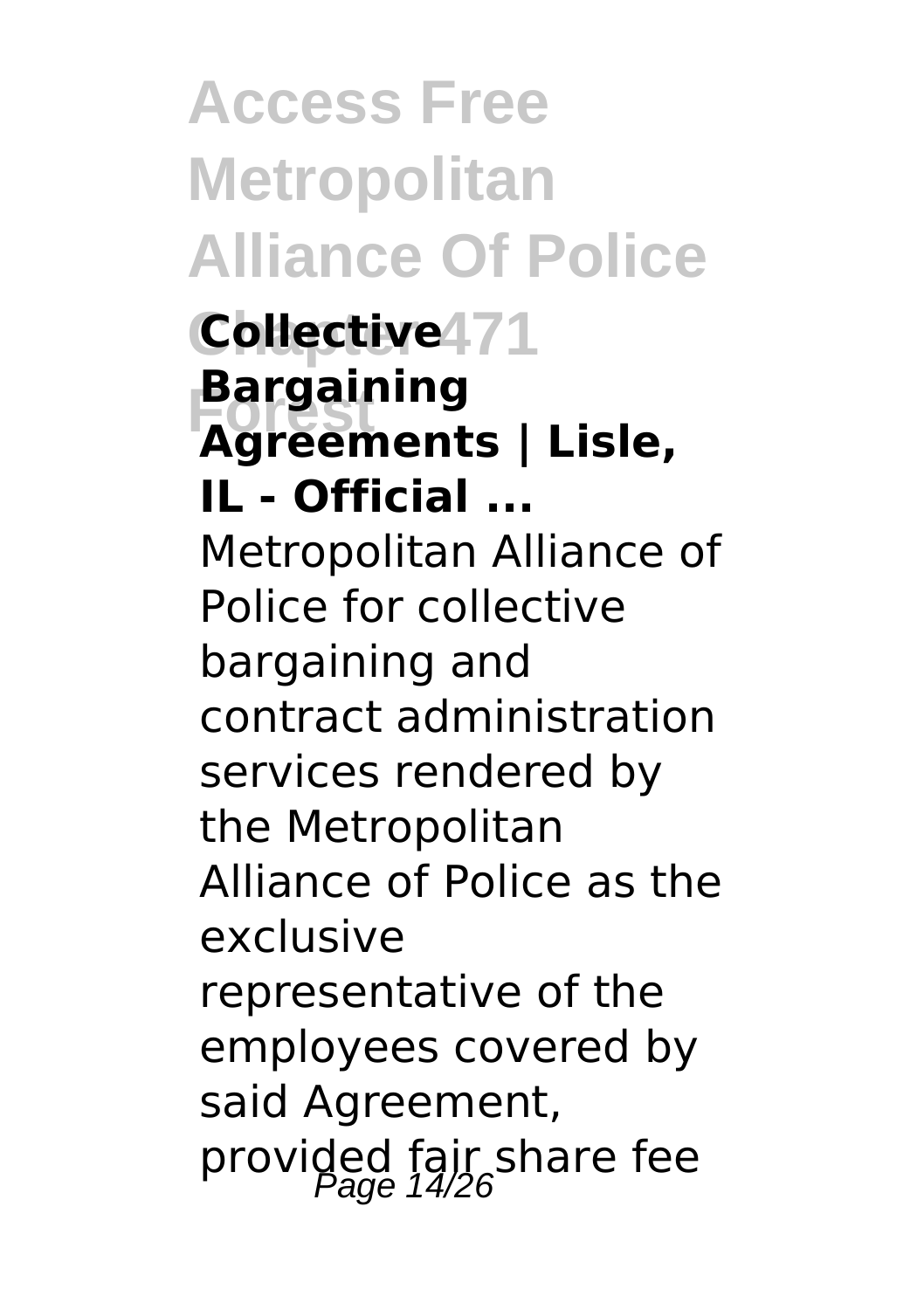**Access Free Metropolitan** shall not exceed thece **Chapter 471** dues attributable to **Forest** Metropolitan Alliance of being a member of the Police.

## **MEMORANDUM OF AGREEMENT BETWEEN VILLAGE OF SCHAUMBURG ...** Village"), and the Metropolitan Alliance of Police, Chapter 456 (hereinafter "the Union") entered into negotiations over what would be the parties'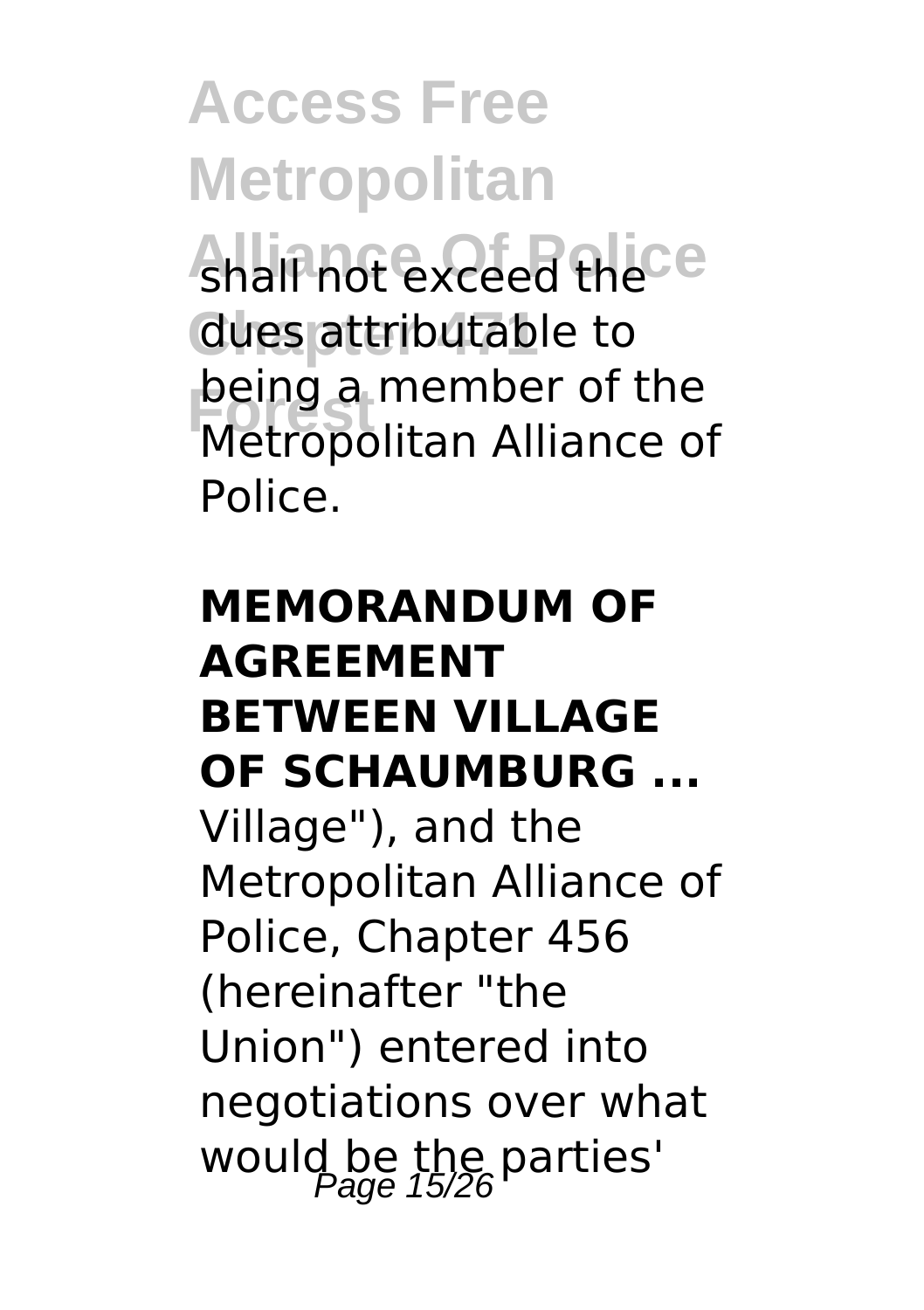**Access Free Metropolitan** first collective. Police bargaining agreement, **Forest** bargaining unit which covers a composed of five sergeants working within the Village's Police Department (hereinafter "the Department"). Although the parties

### **PETER R. MEYERS, ARBITRATOR Arbitration between**

**...** "Employer", and the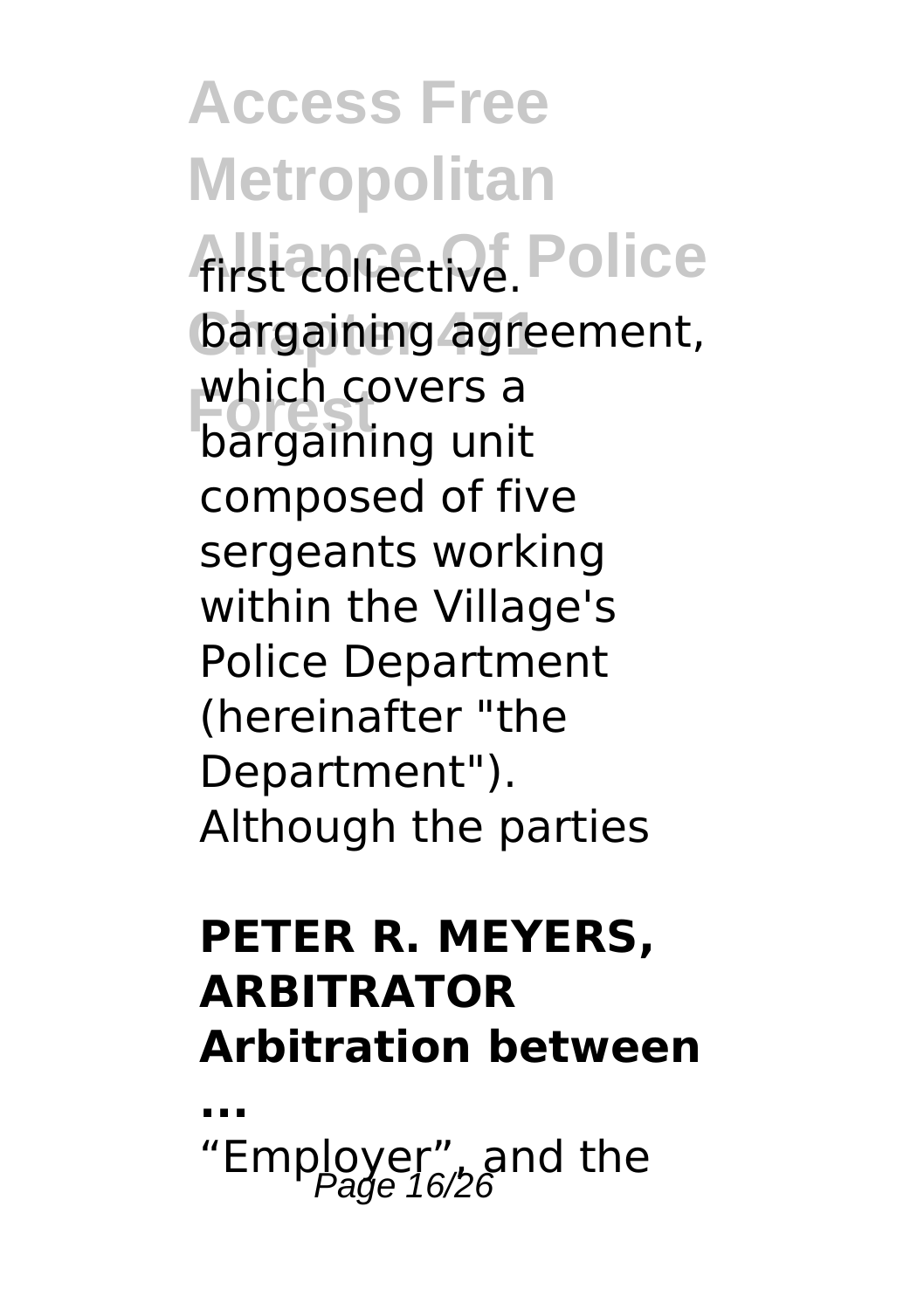# **Access Free Metropolitan**

Metropolitan Alliance of Police, Northern Illinois **University Public Safety**<br>
Department Chapter Department, Chapter #292, hereinafter referred to as " the Chapter", is intended to promote harmonious and mutually beneficial relations between the Employer and the Chapter, and is

# **COLLECTIVE BARGAINING AGREEMENT between THE BOARD**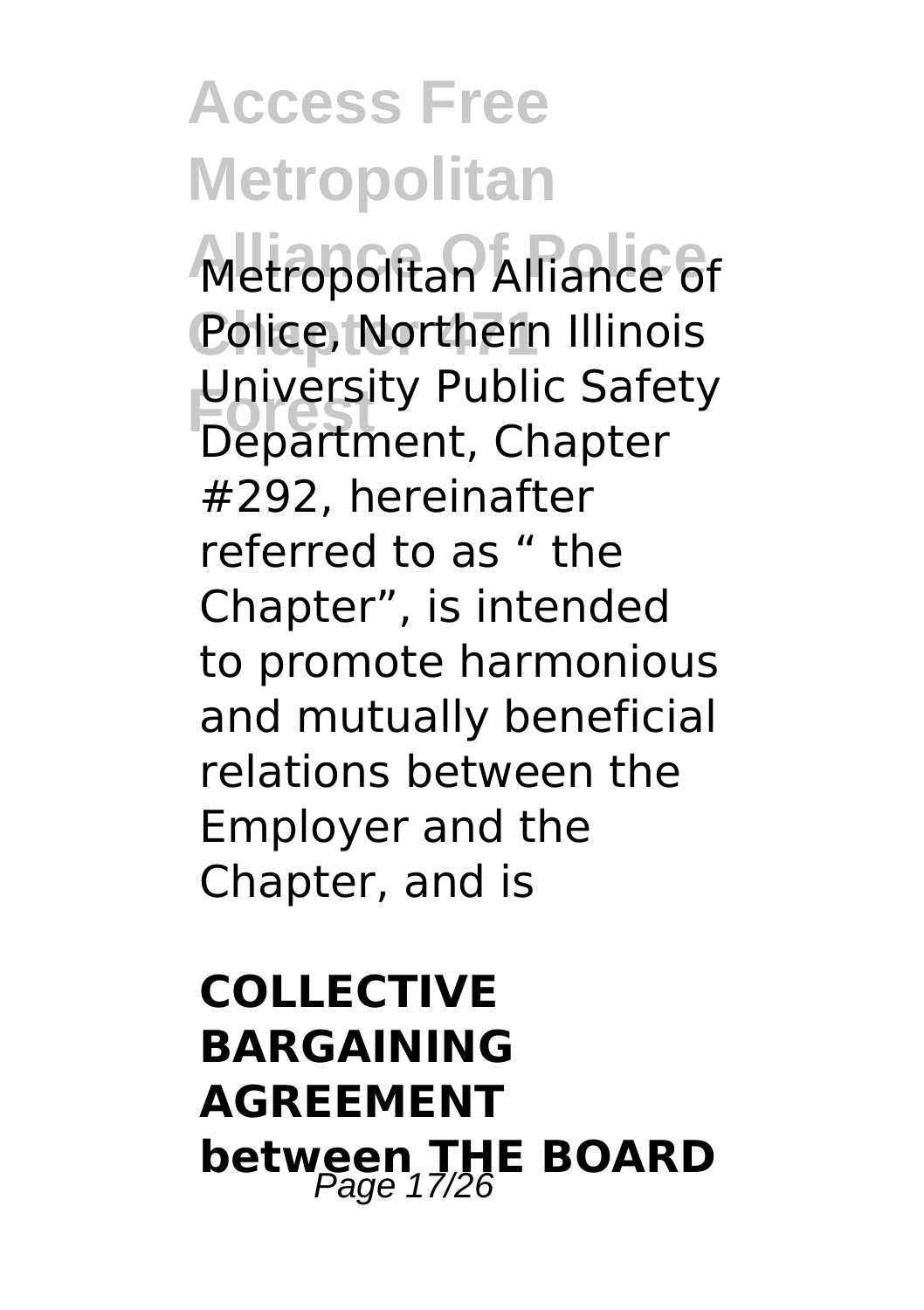**Access Free Metropolitan Alliance Of Police** referred to as the **Employer**, and the<br>Metropolitan Alliance of "Employer", and the Police Algonquin Chapter, hereinafter referred to as the "Chapter", is intended to promote harmonious and mutually beneficial relations between the Employer and the Chapter. Set forth herein is the basic and full agreement between the

Page 18/26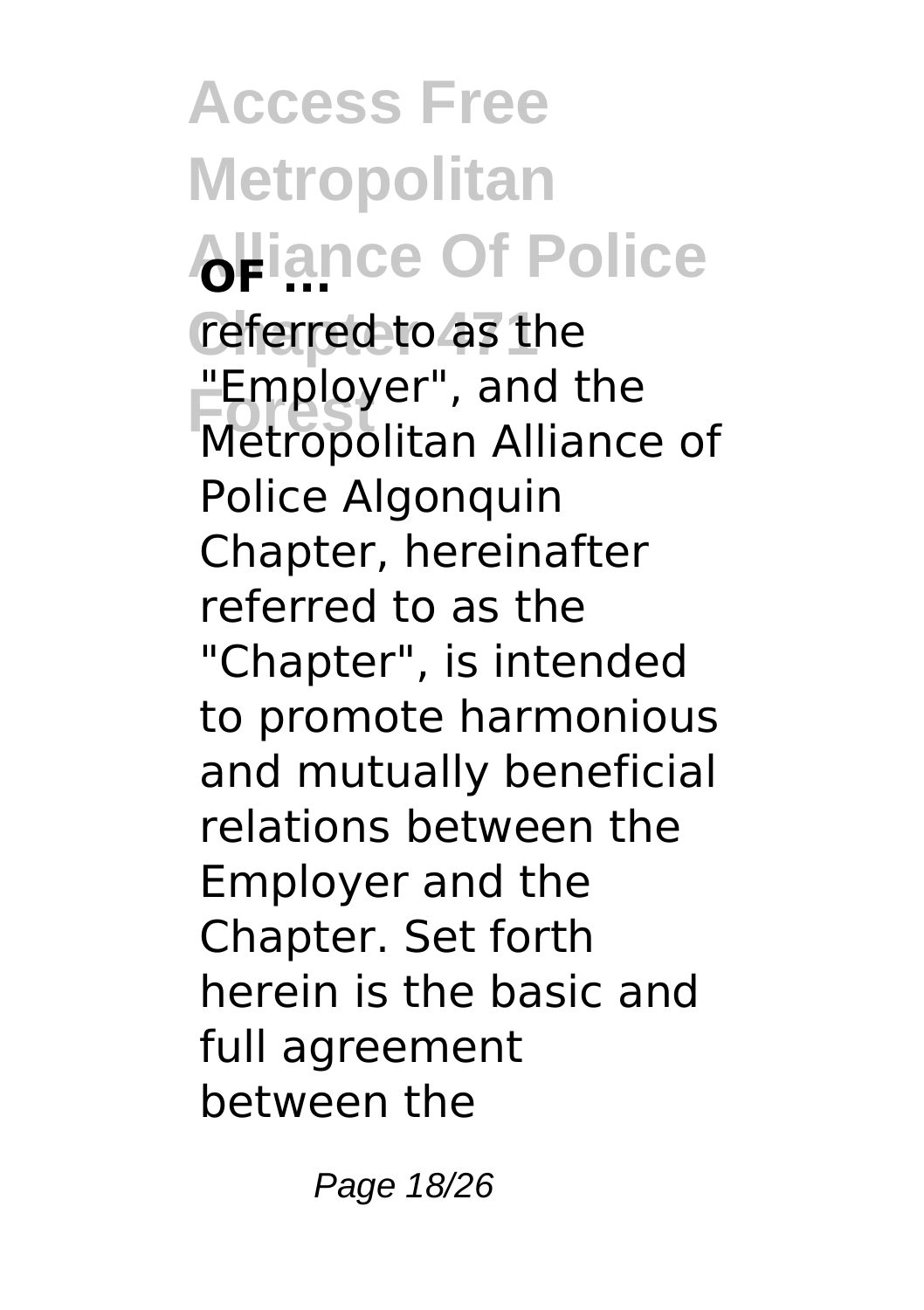**Access Free Metropolitan ALGOTIATED** Police **Chapter 471 AGREEMENT FLIVEEN INE BETWEEN THE ALLIANCE OF ...** The Metropolitan Alliance of Police and the Chapter agree to assume full responsibility to insure full compliance with the requirements laid down by the United States Supreme Court in Chicago Teachers Union v. Hudson, 106 U.S. 1066 (1986), with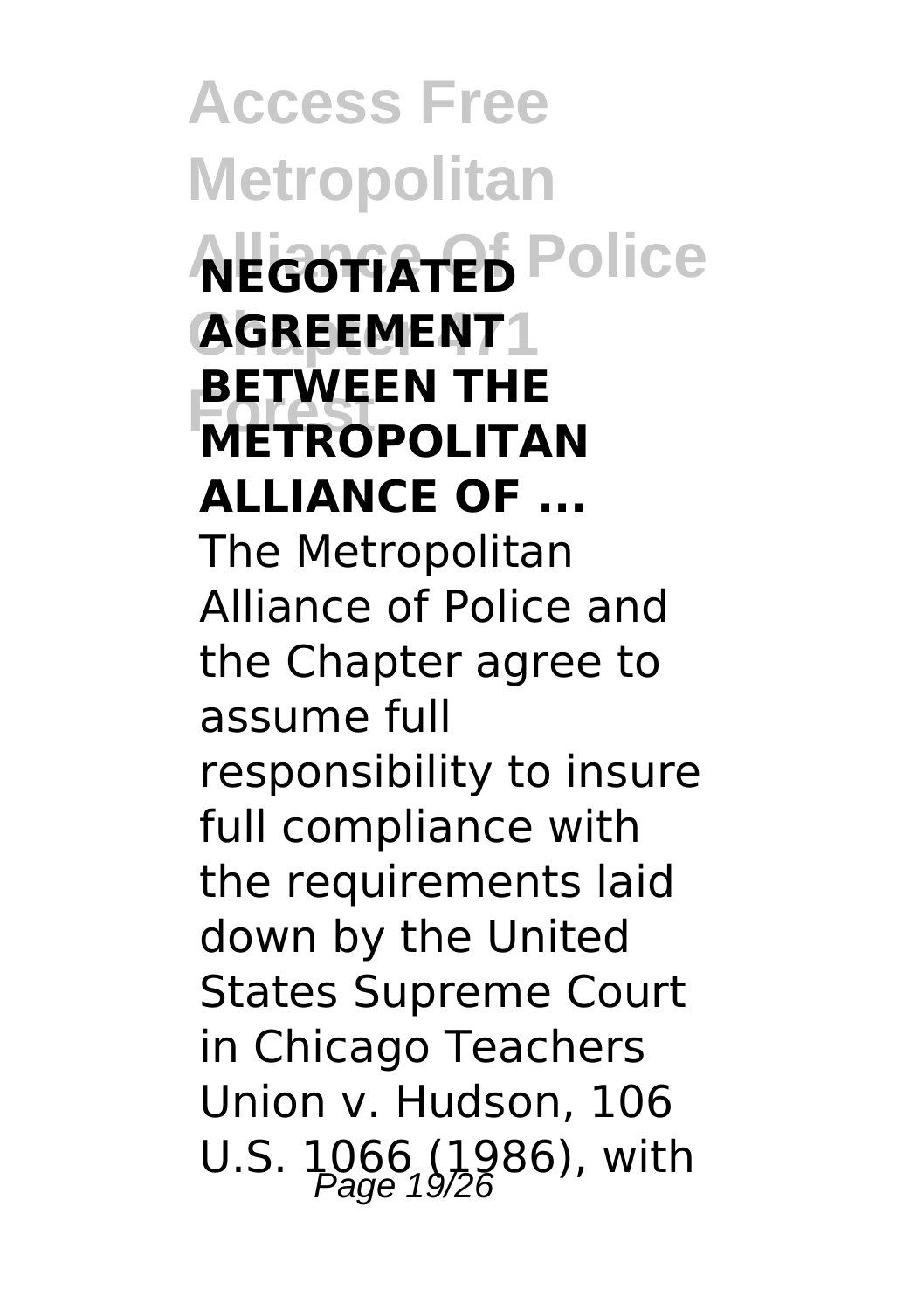**Access Free Metropolitan Alliance** of Police **Constitutional rights of Forest** fair share fee payors.

### **MEMORANDUM OF AGREEMENT BETWEEN VILLAGE OF SCHAUMBURG ...**

The petitioner, the Metropolitan Alliance of Police, Bellwood Command Chapter No. 339 (the Union), appeals from the State of Illinois Labor Relations Board (the Board) decision that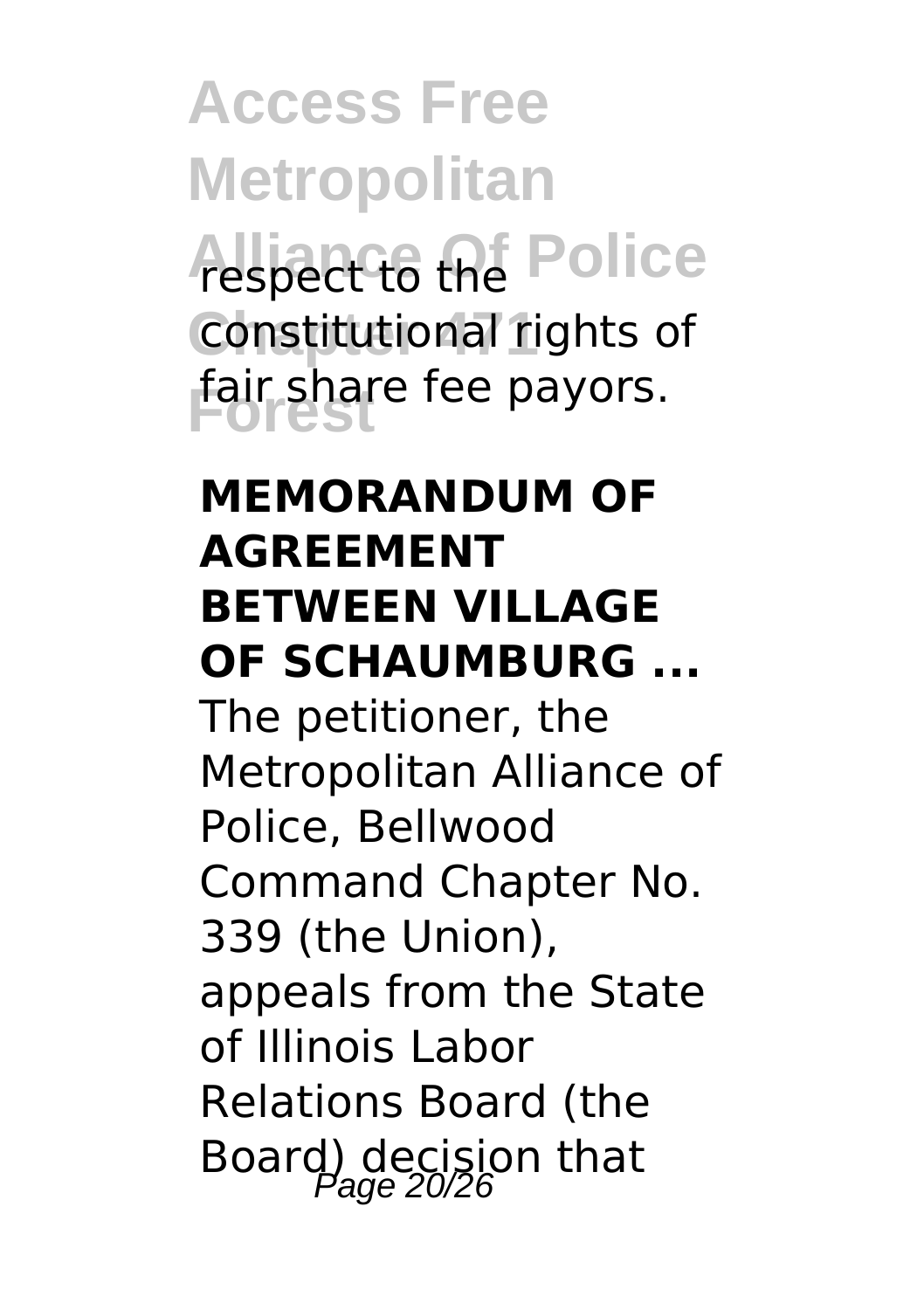**Access Free Metropolitan Alsmissed its petitione** which sought to form a **bargaining unit for** sergeants and lieutenants who were employed by the

Village of Bellwood police department (Department).

**No. 1-03-2043, Metropolitan Alliance of Police, Bellwood ...** Chapter dues for each officer in the bargaining unit who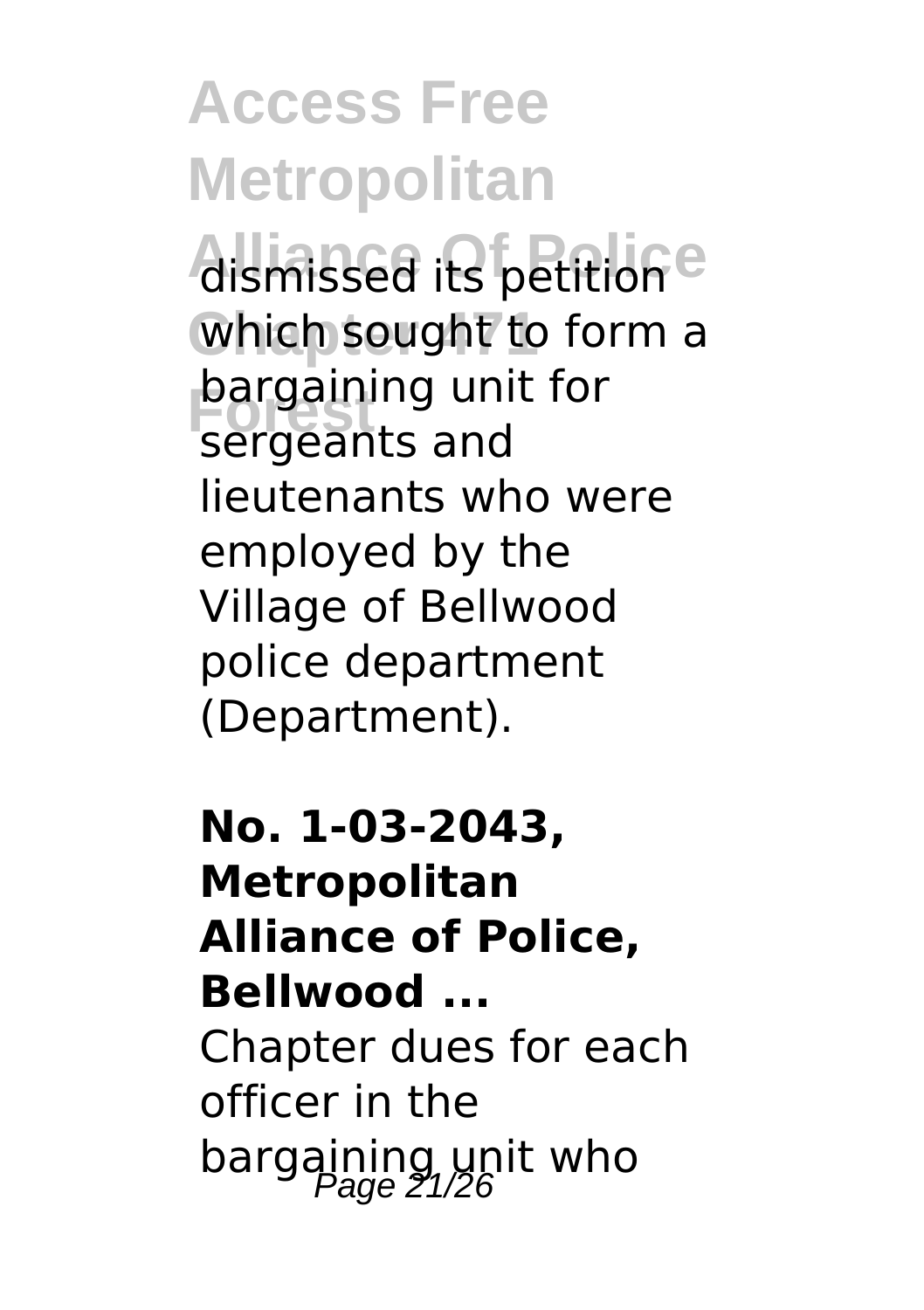**Access Free Metropolitan** has filed a writtenlice request with the **Formage for dues**<br>deduction. The Village Village for dues shall remit such deductions monthly to the Metropolitan Alliance of Police along with a list of the names of the employees from whom deductions have been made, to the address designated by the Chapter.

**COLLECTIVE BARGAINING**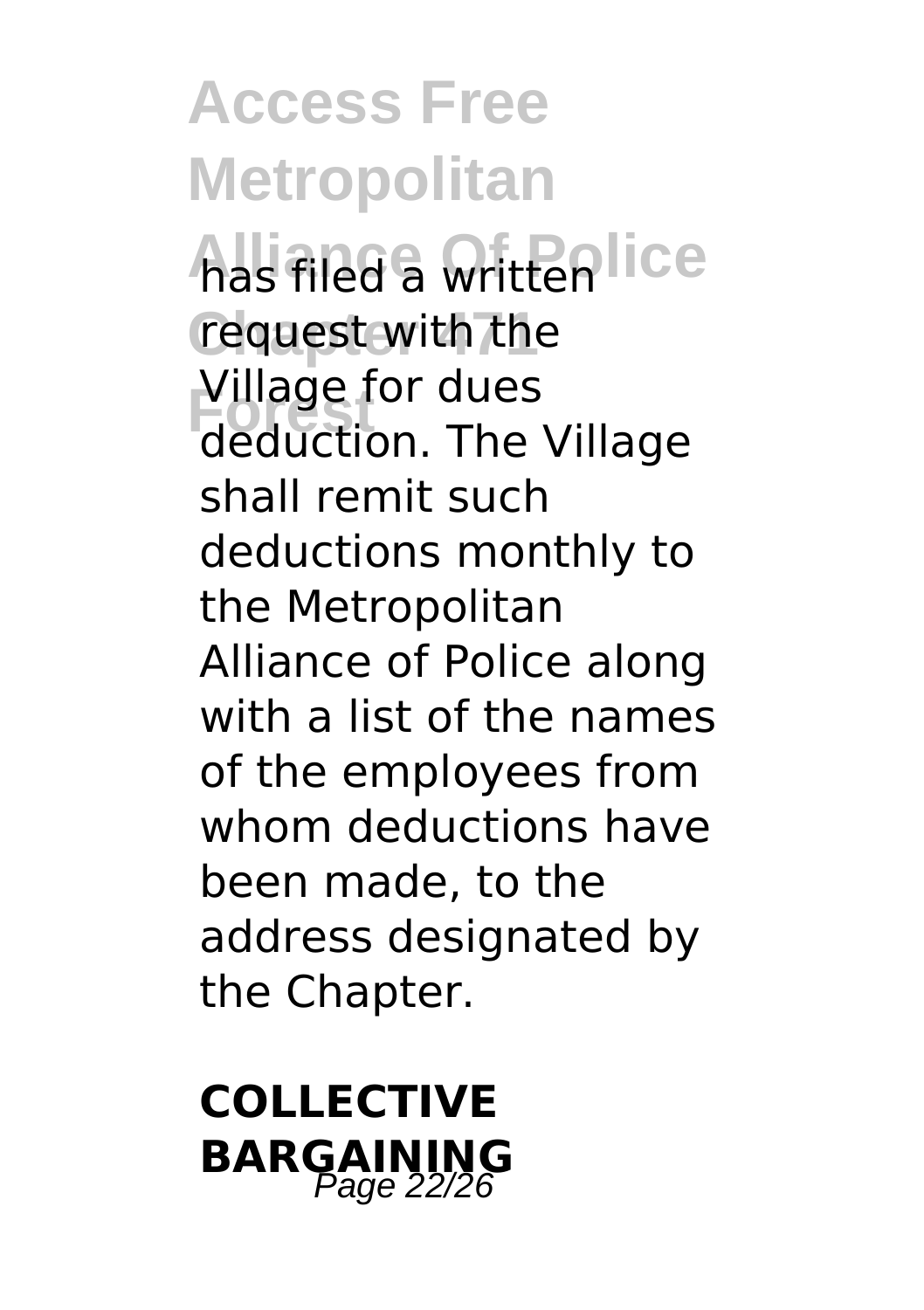**Access Free Metropolitan AGREEMENT** Police **Chapter 471 BETWEEN FORT RUPOLITAN** ...<br>pay period, Chapter **METROPOLITAN ...** membership dues in the amount certified by the Chapter or Metropolitan Alliance ofPolice from the pay of all officers covered by this Agreement. Such money shall normally be submitted to the Metropolitan Alliance of Police within fifteen (15) days after the deductions have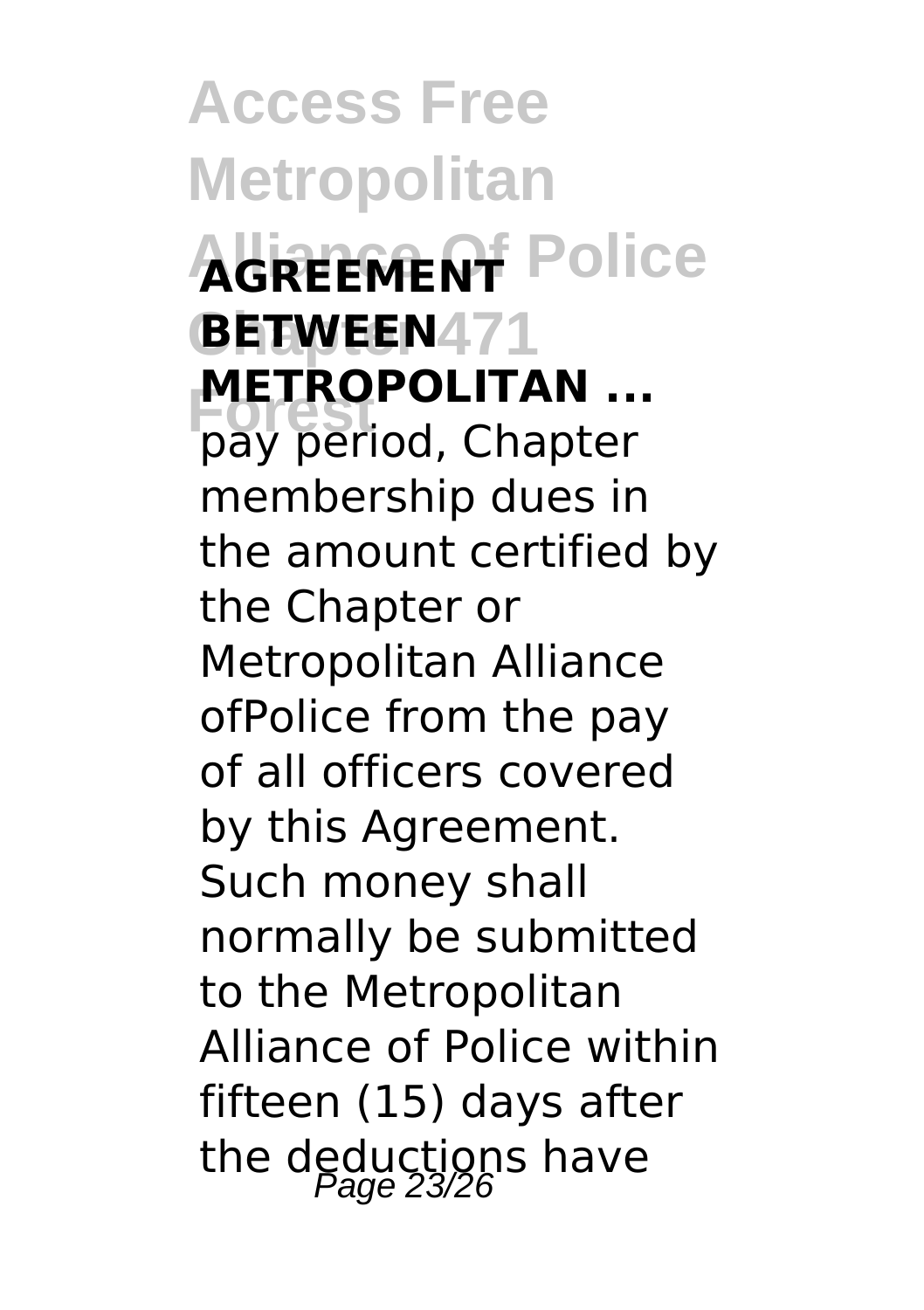**Access Free Metropolitan Allia madeOf Police Chapter 471 Forest BARGAINING COLLECTIVE AGREEMENT between THE BOARD OF ...**

Metropolitan Alliance of Police, Chapter 87, attached to this Resolution as Exhibit 1, is hereby approved. SECTION 2: The Mayor is hereby authorized to executive the Collective Bargaining Agreement between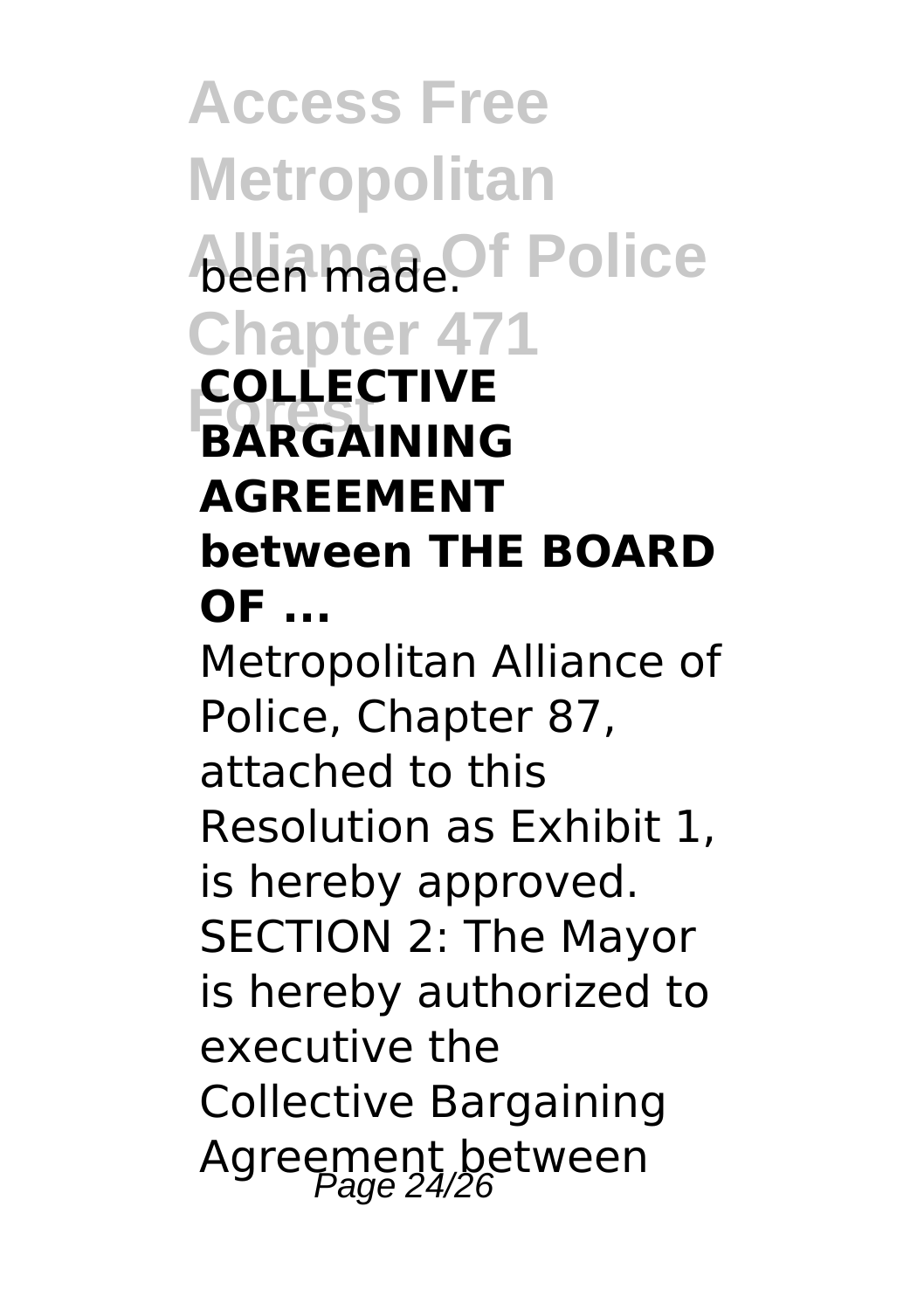**Access Free Metropolitan** the Village of Lisle and **Chapter 471** the Metropolitan **Forest** Chapter 87, on behalf Alliance of Police, of the Village of Lisle.

#### **ILLINO - Lisle, IL - Official Website | Official Website**

We are a union of 9-1-1 Public Safety Telecommunicators employed by Northwest Central Dispatch System in Arlington Heights, IL We are affiliated with  $P_{\text{Page 25/26}}$